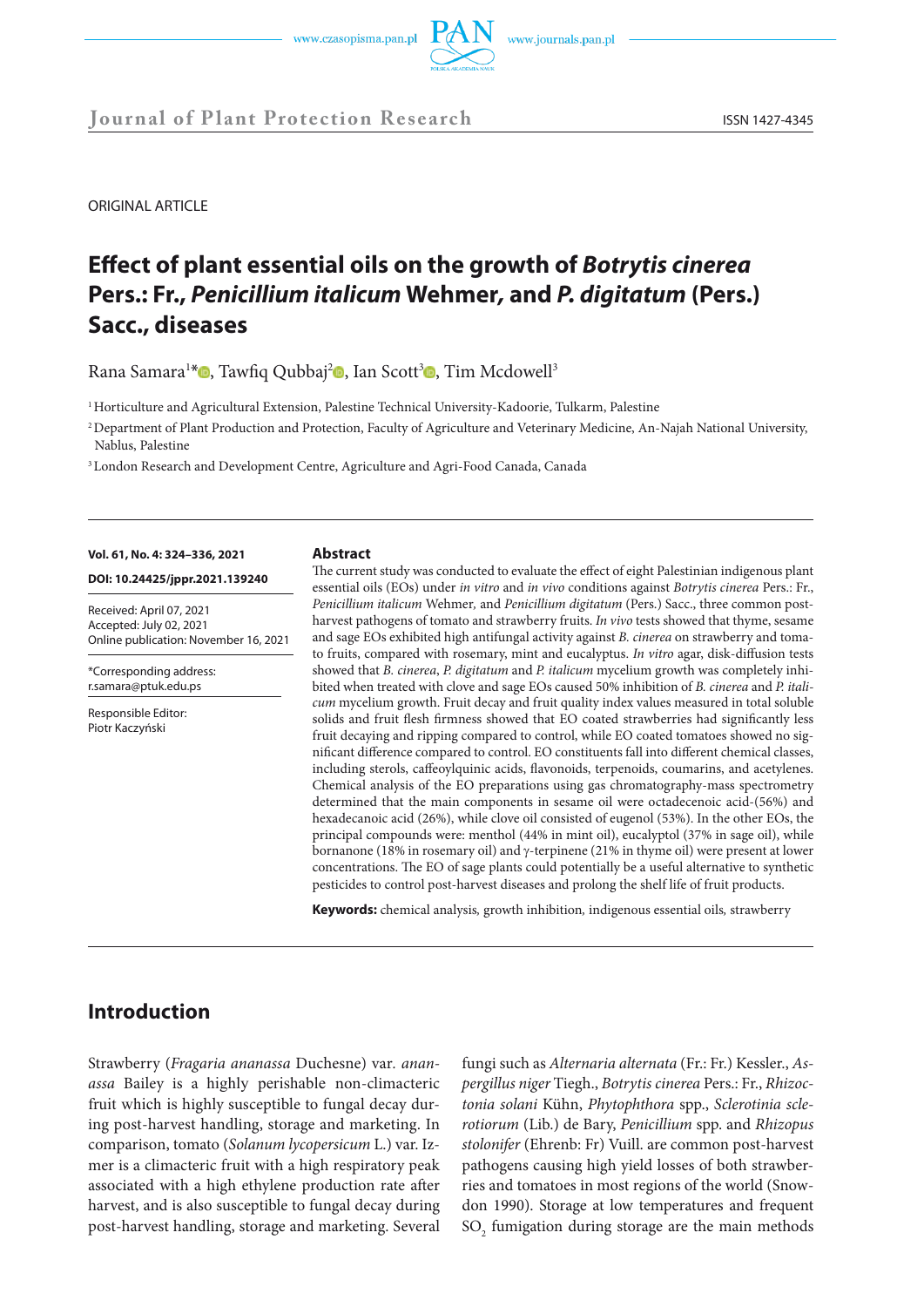**PAN** 

used to control post-harvest diseases in many countries (Crisosto *et al.* 1994). However, there are restrictions on this application in several countries because of the harmful effects of the residual activity and the damage caused to fruits due to reductions in their polyphenol and total antioxidant content (Taylor 1993). Therefore, an alternative control method is required to reduce strawberry and tomato post-harvest decay without harming the environment or consumers.

The role of indigenous plant extracts and essential oils (EOs) as potential pesticides have been reported from studies that examined their efficacy against plant diseases and insects (Sighamony *et al.* 1986; Matusinsky *et al.* 2015; Mossa 2016). Many plant compounds with antioxidant, anti-inflammatory and repellent activities are the main components which have been identified as crop protectants for common insect pests and diseases (Sighamony *et al.* 1986; Matusinsky *et al.* 2015). Potential new components include crude plant extracts and their isolates that have been previously reported in folklore remedies and medicines due to their antimicrobial activities (Sabbobeh *et al.* 2016; Jaradat *et al.* 2017). The Palestinian flora is diverse and unique, with more than 3,000 plant species belonging to over 130 families, many of which have been recorded as folk medicines against several infectious diseases (Jaradat *et al.* 2017; Abu-Darwish and Efferth 2018). For example, tea made of fresh or dry leaves of thyme, sage, or mint leaves have been used to treat colds, flu, cough, stomachache, and as an antiseptic mouthwash. EOs of eucalyptus, sesame or rosemary have been used to rub on children's chests to relieve cough-related symptoms, sore throat, hoarseness, and other coughrelated symptoms. Many studies have been carried out to screen EOs from these plants for antifungal activity and potential use against post-harvest pathogens on fruits and vegetables (Abdollahi *et al.* 2011; Shirzad *et al.* 2011; Boubaker *et al.* 2016). However, no studies report the effect of plant EOs on the post-harvest quality of strawberries and tomatoes. Therefore, there is an opportunity to screen these indigenous herbal and wild-type plant extracts as potential natural pesticides to control or inhibit pathogens safely. This study aimed to assess' the potential use of eight commercial EO preparations to control post-harvest fungal decay and enhance the fruit quality and marketability of strawberries and tomatoes.

### **Materials and Methods**

The present investigation was conducted during 2018 and 2019 in Kadoorie Agricultural Research Center (KARC) laboratories, Palestine Technical University, Palestine, and Agriculture and Agri-Food Canada (AAFC), London Research and Development Centre, Canada.

#### **Fungal isolation and maintenance**

The post-harvest fungi *B. cinerea*, *P. italicum*, and *P. digitatum* were isolated from infected strawberry, lemon, and orange fruits, respectively. Infected fruits were surface sterilized with 1% sodium hypochlorite (NaOCl) for 1 min, washed three times with distilled water and left to air dry. Small pieces of the infected fruits were placed in Petri plates containing potato dextrose agar (PDA). Then the plates were incubated at  $20 \pm 2^{\circ}$ C for 4 days and observed for fungal growth. Isolates were then purified by mono-spore isolation, and transferred to fresh PDA plates. They were maintained at the laboratory of the KARC and cultured on potato dextrose agar (PDA) at 22°C (*B. cinerea*) and 25°C (*P. italicum, P. digitatum*) as reported by Gilchrist- -Saavedra (1997).

#### **Pathogen morphological identification**

Fungal species were then identified on the basis of pathogenic characteristics (color, mycelium growth rate, and type and shape of the colony), the morphology of the colony, and microscopic observations of conidiophores and conidia. After 3 or 4 days of incubation, mycelia were mounted in water, and conidial masses were observed by bright-field microscopy using an Inverted Microscope – Optika XDS-2 Trinocular (AIPTEK International GmbH, München, Germany). Images were recorded with an AIPTEK HD1080P digital camera (AIPTEK International GmbH, München, Germany).

#### *In vitro* **antifungal activity of plant EO**

Commercial preparations of eight EO processed from medicinal plant leaves or seeds were obtained from Palsame® essential oils (Jenin-Palestine). According to the manufacturer's protocol, plant seeds were used to obtain EOs by either hydrodistillation or cold pressing using a Clevenger apparatus. Plant leaf EOs were obtained by hydrodistillation using a Clevenger apparatus. The distilled essential oils were stored in a refrigerator at 4°C until the inhibition test was used (Table 1). The indigenous plant EO antimicrobial activities were evaluated against the isolated pathogens using the agar disk-diffusion method, described by Bhalodia and Shukla (2011).

To determine the *in vitro* inhibitory effects of each EO on fungal growth, 1% EO was incorporated into the PDA, then poured into five Petri dishes and left to solidify. Single agar disks (0.3 cm in diameter) covered with germinated fungal conidia were transferred separately to serve as a source of inoculums. Each agar disk was placed in the center of Petri dishes containing PDA with the corresponding EO tested. Petri dishes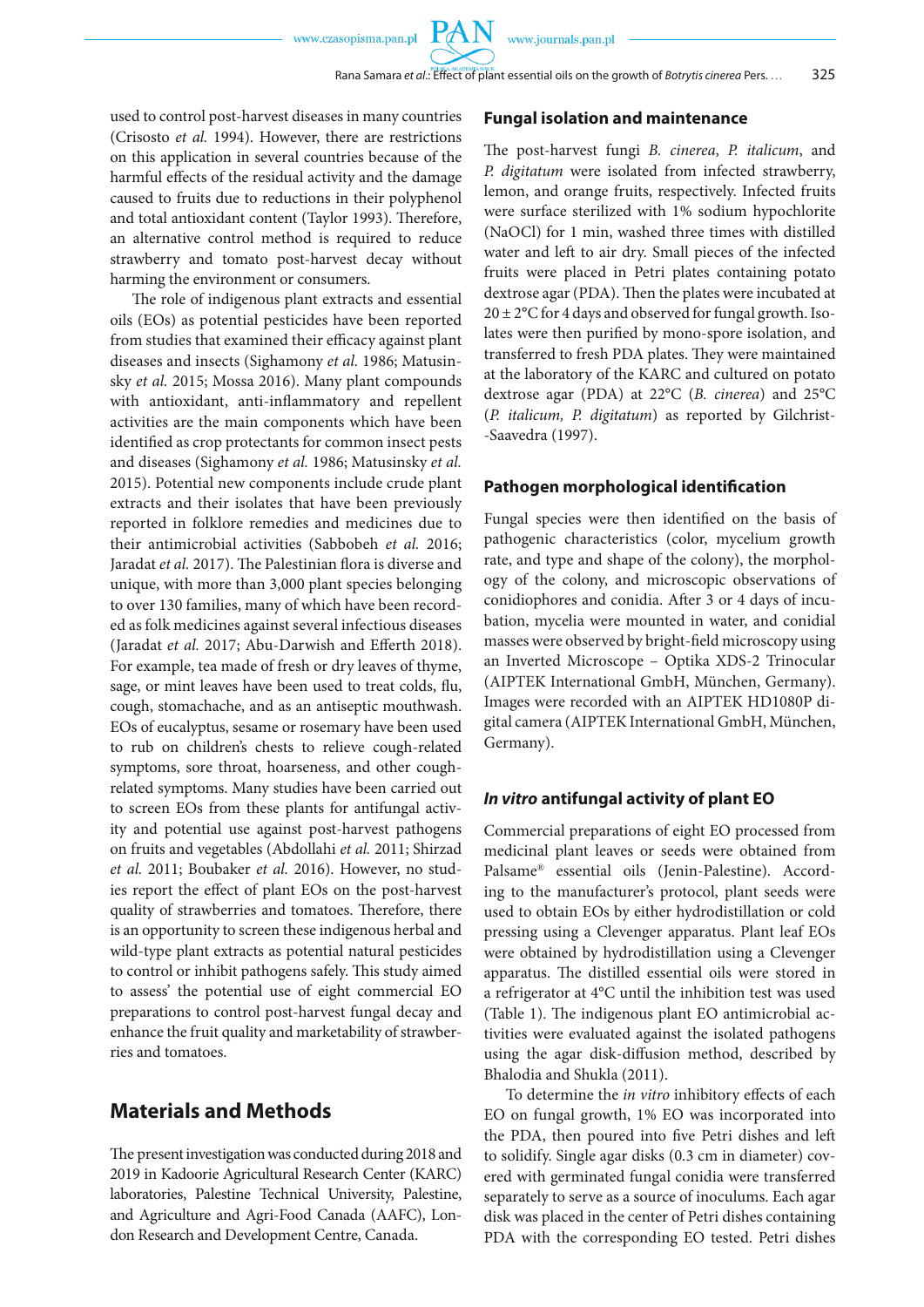

| Sr.<br>No. | Scientific name        | Common name     | Family        |
|------------|------------------------|-----------------|---------------|
|            | Rosmarinus officinalis | rosemary        | Lamiaceae     |
| 2          | Eugenia caryophyllus   | clove           | Myrtaceae     |
| 3          | Mentha spicata         | mint            | Lamiaceae     |
| 4          | Salvia fruticosa       | sage            | Lamiaceae     |
| 5          | Citrullus colocynthis  | bitter cucumber | Cucurbitaceae |
| 6          | Eucalyptus obliqua     | eucalyptus      | Myrtaceae     |
| ⇁          | Sesamum indicum        | sesame          | Pedaliaceae   |
| 8          | Thymus vulgaris        | thyme           | Lamiaceae     |

**Table 1.** List of commercial essential oils from medicinal plants used in the study

were sealed with parafilm to reduce the loss of the test EO. Plates without the EOs were used as controls. The plates were incubated for 5–7 days at  $35 \pm 2$ °C (Al-Reza *et al.* 2010). The percent inhibition (*PI*) of the radial growth of the mycelium growth was measured after 24 h and 48 h using the following equation suggested by Zabka and Pavela (2013):

$$
PI = (DC - DT)/(DC) \times 100,
$$

where  $DC =$  the colony diameter of the control sets [mm] of control culture and *DC* = the colony diameter of the treated sets [mm].

#### **EO effective concentrations**

The EO effective concentration values ( $EC_{50}$  and  $EC_{90}$ ) were determined for each EO. First, stock solutions (10×) of each EO were prepared, followed by serial dilutions in water to prepare four concentrations of 10, 100, 250, and 500 μl · ml<sup>-1</sup>, which were incorporated into the PDA for each tested EO, as described above. One PDA disk covered with fungal growth (0.5 cm in diameter) was placed in the plate's center, and the dishes were covered with parafilm. Petri dishes without EO acted as a control. After 3 days, the percent inhibition of mycelium growth was measured as described above. Four EOs were evaluated for their antifungal activity against the radial growth and spore germination of *B. cinerea*, *P. italicum*, and *P. digitatum*.

### *In vivo* **antifungal activity and fruit quality effects of plant EOs**

Conidia of *B. cinerea* were recovered from 2−3-week old cultures by adding 10 ml of sterile water to each Petri plate. The conidia suspension was filtered through three layers of sterile cheesecloth. The conidial suspension concentration was calculated using a hemocytometer (ART.No.1280, Ningbo Hinotek Technology Co., Ltd. Zhejiang, China) and then adjusted to 105 conidia ∙ ml–1 fungal suspension (Gilchrist-Saavedra 1997). A drop of Tween 80 was added to the suspension and vortexed for 20 min before being used. Tomato and strawberry fruits were fresh, not chemically treated, and obtained from a commercial market. All the fruits were disinfected (Lopez-Reyes *et al.* 2010) in a sodium hypochlorite solution (2.5%) for 2 min, followed by washing with distilled water  $(x3)$ . Tomato and strawberry fruits were randomly distributed into five replicates per EO treatment. A thin EO layer was applied to each treated fruit's surface by dipping fruits into the EO and then air-dried for 1 hr. Then 3−4 wounds were made using a micro-syringe, and a *B. cinerea* suspension was sprayed onto the fruit surface and air-dried. The fruits were placed in sterile commercial packages and stored in a 7°C refrigerator for 2 weeks.

Fruit quality assessments were based on fruit total soluble solids (TSS) and flesh firmness, as described by Samara *et al.* (2017). Fruit firmness was measured using a FT Fruit Tester (Wagner FDK Force Gage). Two or three drops of the extracted juice were placed on the prism of a digital refractometer (PR-32α, Atago®, City, Japan) using a range of 0-32°Brix for measurements of TSS.

#### **Gas chromatography-mass spectrometry analysis**

For all EO analyses, an Agilent 5975C MSD with 7890A GC System fitted with an Agilent 7683 Series Injector and Auto-sampler, and G1701 EA Chromatography Workstation software (Agilent Technologies Inc., Wilmington, DE, USA) was used. All analyses were carried out as described by Mothana *et al.* (2013). Briefly, aliquots of 1 µl of each EO were injected in pulsedsplitless mode (30 s) into the GC-MS and a Duraguard DB-5ms GC Column (30 m  $\times$  0.25 mm ID and film thickness of 0.25  $\mu$ m, duraguard 10 m, JandW Scientific, Folsom, CA, USA) with helium as the carrier gas at a constant flow rate of 1 ml · min<sup>−</sup><sup>1</sup> . The separation was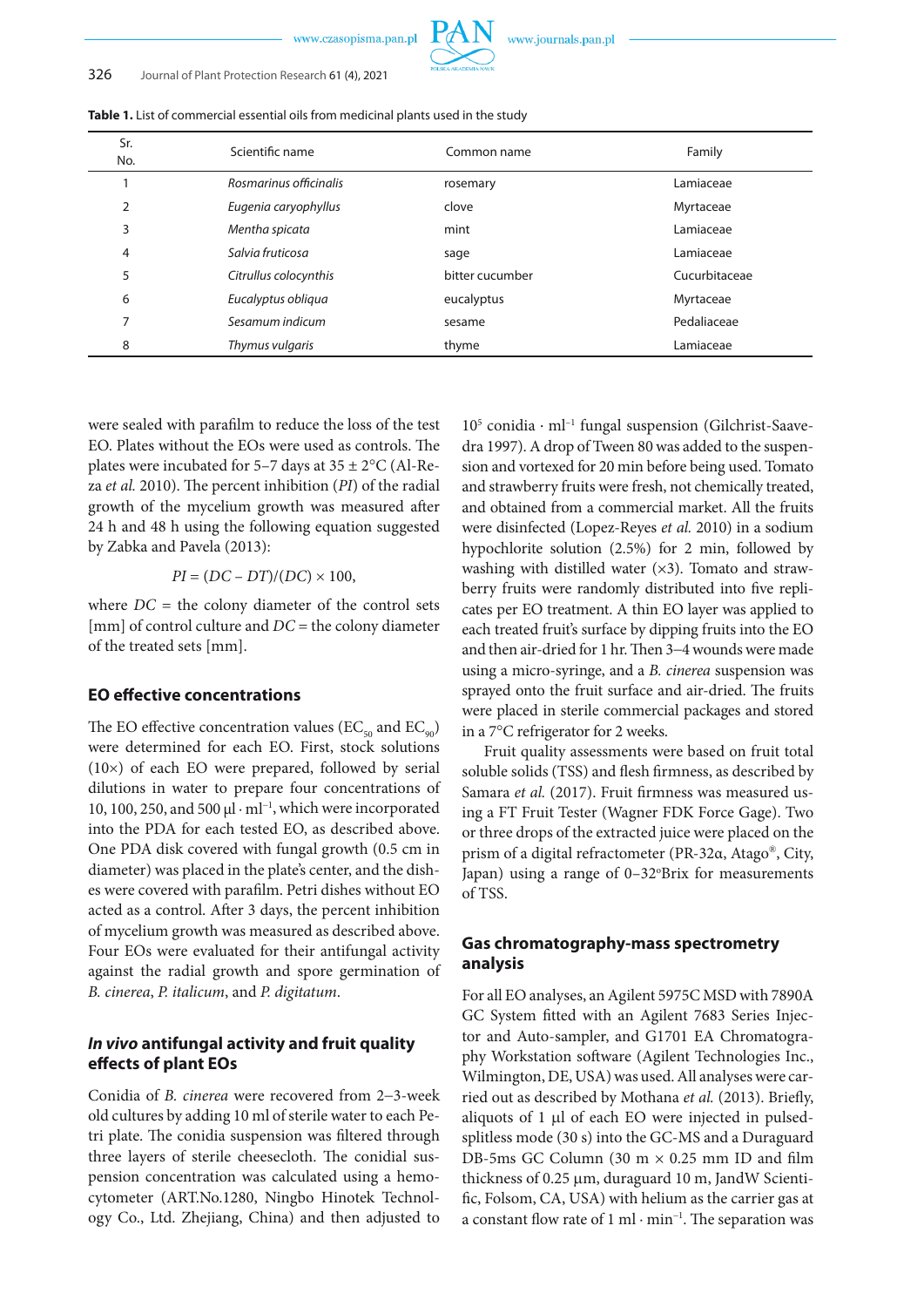| Essential oil               | Mean percent inhibition | ±Std        |
|-----------------------------|-------------------------|-------------|
| <b>B.</b> cinerea           |                         |             |
| Clove, E. caryophyllus L.   | $100a*$                 | $\mathbf 0$ |
| Sage, S. officinalis L.     | 52 b                    | 13          |
| Mint, M. piperita L.        | 36 bc                   | 28          |
| Rosemary, R. officinalis L. | 29 <sub>c</sub>         | 16          |
| P. italicum                 |                         |             |
| Clove, E. caryophyllus L.   | 100a                    | $\mathbf 0$ |
| Sage, S. officinalis L.     | 53 b                    | 23          |
| Mint, M. piperita L.        | 64 b                    | 12          |
| Rosemary, R. officinalis L. | 24 c                    | 10          |
| P. digitatum                |                         |             |
| Clove, E. caryophyllus L.   | 100a                    | $\mathbf 0$ |
| Sage, S. officinalis L.     | 25 <sub>b</sub>         | 13          |
| Mint, M. piperita L.        | 18 <sub>c</sub>         | 1           |
| Rosemary, R. officinalis L. | 34 b                    | 25          |

**Table 2.** *In vitro* antifungal activity of essential oils (EOs) against the radial growth and spore germination of *Botrytis cinerea, Penicillium digitatum* and *P. italicum* based on percent inhibition (±Std) of mycelium growth, measured by the percent inhibition of radial growth

\*within a column, means followed by the same letter are not significantly different (Duncan's multiple range test at *p* > 0.05)

achieved using the following temperature program: injection at 50°C hold for 1 min, increased at 5°C ∙ min–1 to 300°C, followed by an isothermal hold at 300°C for 9 min. The solvent delay was set for 5.25 min, with a total run time of 60 min. The injection inlet and transfer line temperatures were 280°C, and the MS source and quadrupole were 230°C and 180°C, respectively. The MS was operated in electron impact mode with ionization energy of 70 eV, and the scan range was set from m/z 40 to 700. All samples were injected three times consecutively. The compounds were then identified by mass and fragmentation pattern against the NIST11 database and standards squalane, octanone (for quantification) and caryophyllene were analyzed.

#### **Statistical analysis**

Then  $EC_{50}$  and  $EC_{90}$  values and their 95% confidence limits (CL 95%) were calculated from Probit regressions using SAS software (SAS Institute, Inc. Cary, NC, USA). The percent inhibition and inoculation results were analyzed using ANOVA as a general linear model (PROC GLM) procedure. Duncan's multiple range test was used to compare the means (SAS Institute, 1998).

### **Results and Discussion**

#### *In vitro* **antifungal activity of plant EO**

The effect of commercial EO preparations on isolated saprophytes and secondary colonizer pathogens was evaluated. Most tested EOs (clove, sage, mint, thyme, rosemary) showed notable antifungal activity with all concentrations tested against the three fungal species. The inhibition of radial growth and spore germination of *B. cinerea, P. digitatum, P. italicum* was most significant for the following four EOs in decreasing order of activity: clove (*E. caryophyllus* L.) > sage (*S. officinalis* L.) > mint (*M. piperita* L.) > rosemary (*R. officinalis* L.) (Table 2). Clove oil completely inhibited the mycelium growth of the three pathogens, while sage oil reduced the mycelium growth by 52 and 53% for *B. cinerea* and *P. italicum*, respectively. Clove has previously been reported to have many uses in medicine, including antiviral, antimicrobial, and antifungal properties (Hamini-Kadar *et al.* 2014) and clove EO was strongly inhibitory against fungal mycelial growth such as *Candida*, *Aspergillus* and dermatophyte clinical strains (Pinto *et al.* 2009).

#### **EO effective concentrations**

The EO effective concentration values  $(EC_{50}$  and  $EC_{90})$ were calculated from log-dose probit regressions of the pathogen growth inhibition regression (Table 3) to compare the EOs. The slopes, intercepts,  $\chi^2$  statistics of all EC were computed using different significance levels and their 95% confidence limits (CLs) based on  $log(EC)$  variances. The lowest  $EC_{50}$  values (highest inhibition rate recorded) were for clove EO, while the highest  $EC_{50}$  values (lowest inhibition rate recorded) were for rosemary EO for the three pathogenic fungi tested.

The 48 h  $EC_{50}$  values for clove, sage, mint and rosemary EOs against *B. cinerea* ranged from 268.8 to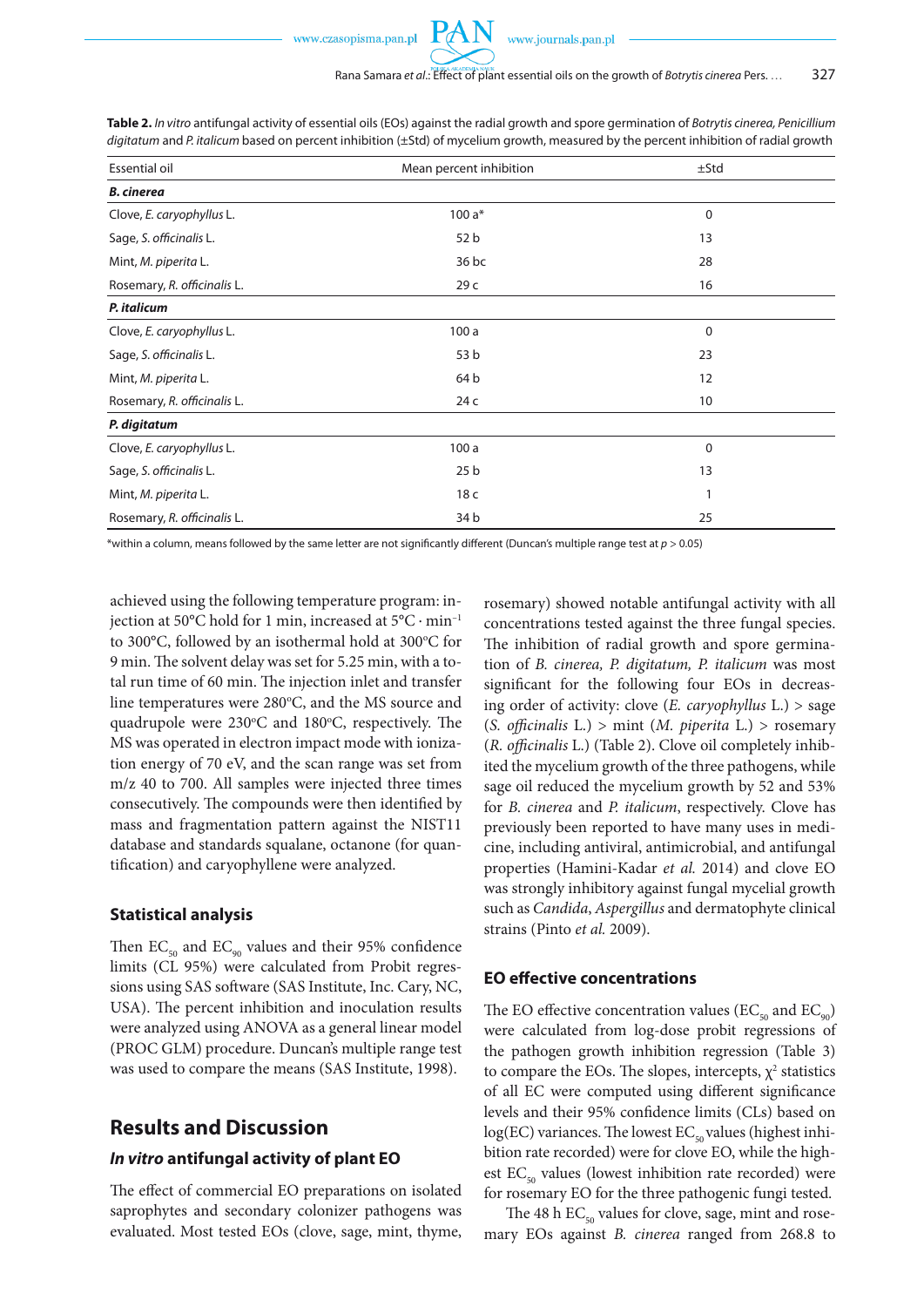|               |      |                                                                                                                                                                                                                                               |               |                   | <b>B.</b> cinerea                                                                                                              |                                       |                                                                                                                                                                                                                                                                                                                                                                                  |                                       |  |
|---------------|------|-----------------------------------------------------------------------------------------------------------------------------------------------------------------------------------------------------------------------------------------------|---------------|-------------------|--------------------------------------------------------------------------------------------------------------------------------|---------------------------------------|----------------------------------------------------------------------------------------------------------------------------------------------------------------------------------------------------------------------------------------------------------------------------------------------------------------------------------------------------------------------------------|---------------------------------------|--|
| Essential oil | no.* | regression equations <sup>1</sup>                                                                                                                                                                                                             | $\chi^2$ (df) | slope±SE          | $\mathsf{LC}_{50}^{***}$ [µl $\cdot$ m -1]                                                                                     | $(95%$ CL) <sup>2</sup>               | $\mathsf{LC}_{90}^{***}$ [µl $\cdot$ ml $^{-1}$ ]                                                                                                                                                                                                                                                                                                                                | (95% CL)                              |  |
| Clove         | 25   | $y = 0.105x + 0.7212$                                                                                                                                                                                                                         | 324.3(1)      | $6.03 \pm 0.28$   | 411.7                                                                                                                          | 374.6-454.4                           | 3,689                                                                                                                                                                                                                                                                                                                                                                            | 2,929-4,860                           |  |
| Sage          | 25   | $y = 0.1475x + 0.245$                                                                                                                                                                                                                         | 270.5(1)      | $4.75 + 0.25$     | 817.6                                                                                                                          | 697.7-983.4                           | 18,188                                                                                                                                                                                                                                                                                                                                                                           | 11,658-31,853                         |  |
| Mint          | 25   | $y = 0.1973x - 1.0209$                                                                                                                                                                                                                        | 303.0(1)      | $3.11 \pm 0.17$   | 268.8                                                                                                                          | $230.7 - 314.6$                       | 14,034                                                                                                                                                                                                                                                                                                                                                                           | $9,005 - 24,329$                      |  |
| Rosemary      | 25   | $y = 0.0841x + 1.6589$                                                                                                                                                                                                                        | 234.0(1)      | $9.1577 \pm 0.53$ | 1,280.0                                                                                                                        | 1,122.0-1,504.0                       | 7,126                                                                                                                                                                                                                                                                                                                                                                            | 5,244-10,559                          |  |
|               |      |                                                                                                                                                                                                                                               |               |                   | P. italicum                                                                                                                    |                                       |                                                                                                                                                                                                                                                                                                                                                                                  |                                       |  |
| Essential oil | ρ.   | regression equations                                                                                                                                                                                                                          | $\chi^2$ (df) | slope±SE          | ן ווי - מון<br>נוי - מון - וו                                                                                                  | $(95%$ CL)                            | ן<br>נווח - ווחן<br>נווח - ווחן                                                                                                                                                                                                                                                                                                                                                  | $(95%$ CL)                            |  |
| Clove         | 25   | $y = 0.0583x + 1.3446$                                                                                                                                                                                                                        | 573.8(1)      | $10.09 + 0.43$    | 255.6                                                                                                                          | $240.1 - 271.6$                       | 855.1                                                                                                                                                                                                                                                                                                                                                                            | 773.3-959.5                           |  |
| Sage          | 25   | $y = 0.2379x + 0.3957$                                                                                                                                                                                                                        | 52.7(1)       | $4.77 \pm 0.36$   | 48E <sup>3</sup>                                                                                                               | $16E^3 - 314E^3$                      | 703E <sup>4</sup>                                                                                                                                                                                                                                                                                                                                                                | 838E <sup>3</sup> -280E <sup>6</sup>  |  |
| Mint          | 25   | $y = 0.2166x + 0.6561$                                                                                                                                                                                                                        | 55.31(1)      | $5.05 \pm 0.38$   | 37E <sup>3</sup>                                                                                                               | 13E <sup>3</sup> -202E <sup>3</sup>   | 3.6E <sup>6</sup>                                                                                                                                                                                                                                                                                                                                                                | 521E <sup>3</sup> -99E <sup>6</sup>   |  |
| Rosemary      | 25   | $y = 0.4804x - 1.0271$                                                                                                                                                                                                                        | 13.8(1)       | $3.80 + 0.33$     | 4.5E <sup>6</sup>                                                                                                              | 665E <sup>3</sup> -3.4E <sup>13</sup> | $1.1E2$                                                                                                                                                                                                                                                                                                                                                                          | 525E <sup>6</sup> -7.3E <sup>22</sup> |  |
|               |      |                                                                                                                                                                                                                                               |               |                   | P. digitatum                                                                                                                   |                                       |                                                                                                                                                                                                                                                                                                                                                                                  |                                       |  |
| Essential oil | ρ.   | regression equations                                                                                                                                                                                                                          | $\chi^2$ (df) | slope±SE          | $\begin{array}{c} \mathsf{LC}_{\mathsf{50}} \\ \mathsf{L1} \mathsf{I} \cdot \mathsf{m} \mathsf{I}^{-1} \mathsf{I} \end{array}$ | $(95%$ CL)                            | $\begin{array}{c} \rule{0pt}{2.5ex} \rule{0pt}{2.5ex} \rule{0pt}{2.5ex} \rule{0pt}{2.5ex} \rule{0pt}{2.5ex} \rule{0pt}{2.5ex} \rule{0pt}{2.5ex} \rule{0pt}{2.5ex} \rule{0pt}{2.5ex} \rule{0pt}{2.5ex} \rule{0pt}{2.5ex} \rule{0pt}{2.5ex} \rule{0pt}{2.5ex} \rule{0pt}{2.5ex} \rule{0pt}{2.5ex} \rule{0pt}{2.5ex} \rule{0pt}{2.5ex} \rule{0pt}{2.5ex} \rule{0pt}{2.5ex} \rule{0$ | (95% CL)                              |  |
| Clove         | 25   | $y = 0.0583x + 1.3446$                                                                                                                                                                                                                        | 557.8(1)      | $10.03 + 0.43$    | 340.68                                                                                                                         | 320.4-362.4                           | 1,063.0                                                                                                                                                                                                                                                                                                                                                                          | $953.7 - 1,205.0$                     |  |
| Sage          | 25   | $y = 0.2379x + 0.3957$                                                                                                                                                                                                                        | 51.03(1)      | $4.78 + 0.37$     | 53E <sup>3</sup>                                                                                                               | $17E^3 - 374E^3$                      | 793E <sup>4</sup>                                                                                                                                                                                                                                                                                                                                                                | 896E <sup>3</sup> -360E <sup>6</sup>  |  |
| Mint          | 25   | $y = 0.2166x + 0.6561$                                                                                                                                                                                                                        | 57.5(1)       | $5.26 \pm 0.41$   | 30E <sup>3</sup>                                                                                                               | $11E^3 - 144E^3$                      | 223E <sup>4</sup>                                                                                                                                                                                                                                                                                                                                                                | 368E <sup>3</sup> -47E <sup>6</sup>   |  |
| Rosemary      | 25   | $y = 0.4804x - 1.0271$                                                                                                                                                                                                                        | 19.5(1)       | $3.88 + 0.33$     | 5.3E <sup>6</sup>                                                                                                              | 245E <sup>3</sup> -1.5E <sup>10</sup> | $3.4E^{10}$                                                                                                                                                                                                                                                                                                                                                                      | $109E6-1.04E17$                       |  |
|               |      | $^*$ number of samples used in the bioassay; $^{**}$ EC $_{\rm so}$ and EC $_{\rm so}$ values [µl · ml <sup>-1</sup> ]<br>'regression equations estimated by probit regression;?(95%) confidence limits for EC $_{\rm so}$ and EC $_{\rm so}$ |               |                   |                                                                                                                                |                                       |                                                                                                                                                                                                                                                                                                                                                                                  |                                       |  |



PAN

www.czasopisma.pan.pl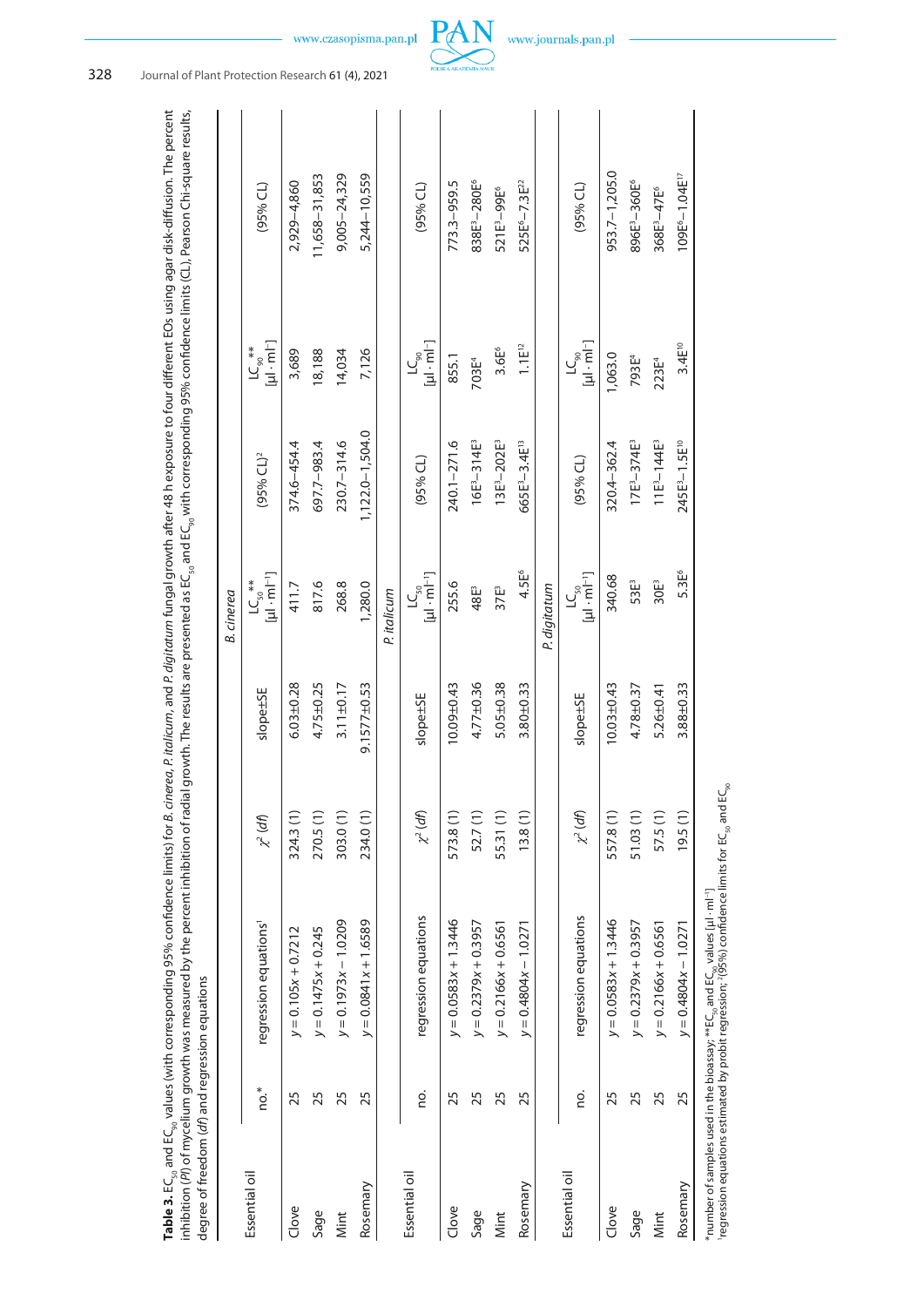$P\mathcal{A}$ 

1,280 μl · ml<sup>-1</sup>, while 48 h EC<sub>50</sub> values against *P. italicum* and *P. digitatum* were generally greater, 255.6 to 5.3E<sup>6</sup> μl · ml<sup>-1</sup>. The 48 h EC<sub>90</sub> values for clove, sage, mint and rosemary exposure against *B. cinerea* were again lower than for the other two pathogens and ranged from  $3.6E^3$  to  $1.8E^4 \mu l \cdot ml^{-1}$ , compared to 855.1 to  $1.1E^{12}$ μl · ml<sup>-1</sup>.

#### *In vivo* **antifungal activity of plant EOs**

Eight Palestinian indigenous EOs had inhibitory effects on the fungal growth of *B. cinerea* in inoculated strawberries and tomatoes (Fig. 1A and B). Sage, sesame and thyme EOs were the most inhibitory of *B. cinerea* on both strawberries and tomatoes. Similar results were reported for thyme, sage and sesame against *B. cinerea* and another post-harvest pathogen, *Penicillium expansum* (Fraternale *et al.* 2005; Park 2011; Sabbobeh *et al.* 2016). Phillips *et al.* (2012) observed that citrus EO reduced spore germination of pathogens *P. chrysogeum*, *A. niger* and *A. alternata*. The plant EOs showed different activities in inhibiting disease development in strawberries and tomatoes. Although clove EO was the most active in the *in vitro* study, *B. cinerea* on tomato fruits was only partially inhibited by clove EO (Fig. 1A and B). In contrast, sage, thyme, and sesame EO caused a 10−18% inhibition of mycelium's radial growth on tomato (Fig. 1A) and 25−30% inhibition of radial growth of mycelium on strawberry (Fig. 1B). The least effective was thyme EO in reducing the infection caused by *Β. cinerea.* According to Vitoratos *et al.* (2013), grey mold (*Β. cinerea*) on strawberries was entirely inhibited by lemon EO at 0.05 μl · ml<sup>−</sup><sup>1</sup> . Also, lemon (*Citrus limon* L.) EO at the same concentration caused a 39% reduction of *B. cinerea* on cucumber. Fungal infection was only noticed 5 days after treatment with oregano EO. After 6 days with lemon EO the results were comparable to the controls where infections were evident 48 h after being placed in storage at 22°C. The antimicrobial activities of the indigenous plant EOs of *Thymus* species against the isolated fungal species *Penicillium digitatum, P. italicum* and *Geotrichum citri-aurantii* have also been recorded (Boubaker *et al.* 2016). According to Al-Zubairi *et al.* (2017), EO antioxidant activity is more significant with increased phenolic and flavonoid content or synergistic interactions between the chemical compounds (Moura Martins *et al.* 2020). Other research has documented *Artemisia arborescens* (L.) EO inhibitory effects against enterobacteria, *Listeria monocytogenes* strains (Militello *et al.* 2011).

#### **Fruit quality**

Comparative fruit decay and fruit quality index values were based on total soluble solids and flesh firmness (Figs 2 and 3). All tested EOs showed promising inhibition of disease severity, but fungal decay effectiveness was dependent on the type and concentration of EO. The total soluble solids content of tomato fruits (TSS) measured as Brix ranged from 6% for the control and 4−6% for coated fruits but was not significantly different (*F* = 1.64; *p* = 0.1378) (Fig. 2A). Measurements of tomato fruit firmness were also not significantly different  $(F = 1.45; p = 0.2012)$  from the control fruits (6.2 kgf) and EO coated fruits (4.4−5.9 kgf) (Fig. 2B). The TSS of strawberry fruits ranged from 1.6% for the control to 0.2−1% for the coated fruits, giving a significant difference ( $F = 3.57$ ;  $p = 0.0054$ ) between



**Fig. 1.** *In vivo* percent inhibition ± mean standard deviation (**±**Std) activity produced by eight plant EOs against the growth and spore germination of *B. cinerea* on tomato (A) and strawberry fruit (B), measured by the percent inhibition of radial growth. Means followed by the same letter are not significantly different (Duncan's multiple range test, *p* > 0.05)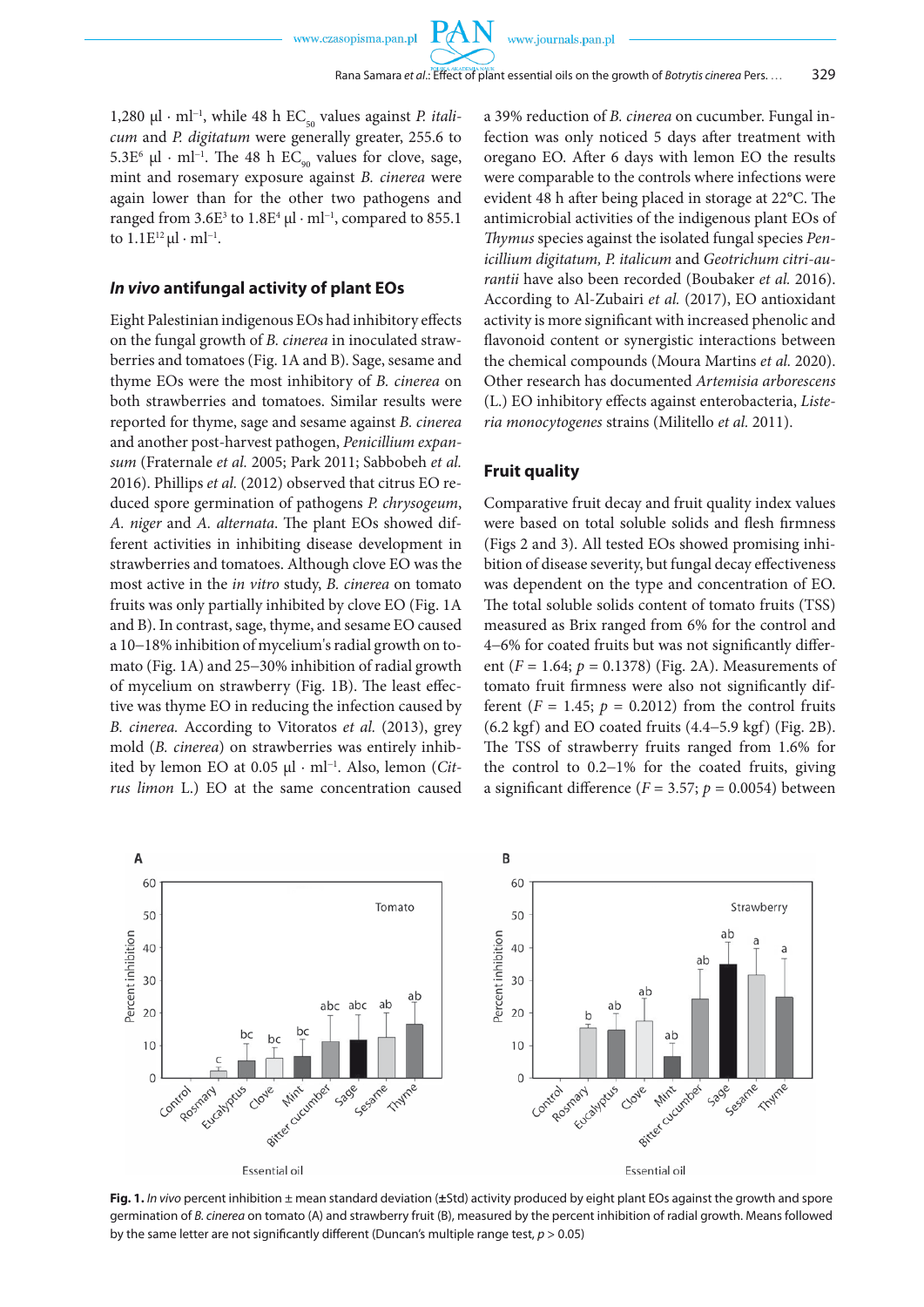

treated and non-treated fruits in fruit ripeness values (Fig. 3A). Measurements of strawberry fruit firmness were also significantly different ( $F = 3.57$ ;  $p = 0.0054$ ) between control fruits (4.8 kgf) and EO coated fruits (0.38−1.7 kgf) (Fig. 3B). Similar results were found when thyme EO was applied to strawberries (Martinez *et al.* 2018) and tomato fruits (Camele *et al.* 2012). Clove EO inhibited the growth of *Monilinia fructicola* (G. Winter) on nectarine fruits (Lazar-Baker *et al.* 2011), while cumin EO inhibited the growth of *B. cinerea* on strawberry fruits (Asghari Marjanlo *et al.* 2009).

There is potential for plant EOs to be used on fruit as a post-harvest treatment to reduce and inhibit fungal

infection under storage conditions. Thyme, sage and sesame EOs provided a significant reduction in fruit decay indices and reduced pathogen growth. They can extend the shelf life of the treated fruits for a short period, which is required for handling and shipping to local markets, without significantly affecting the fruit quality.

The antifungal activity of thyme and clove was enhanced with higher EO concentrations (Hosseini *et al.* 2008). Thyme oil had the most significant antifungal activity while fennel (*Foeniculum vulgare* Mill), summer savoury (*Satureja hortensis* L.), and sweet basil (*Ocimum basilicum* L.) oils showed less antifungal activity (Abdollahi *et al.* 2011; Shirzad *et al.* 2011). Also,



**Fig. 2.** Comparison of the mean fruit total soluble solids **±** mean standard deviation (±Std) (A) and mean fruit firmness and ripeness (±Std) (B) of tomato fruits treated *in vivo* with six plant EOs against the growth and spore germination of *B. cinerea.* Means followed by the same letter are not significantly different (Duncan's multiple range test, *p* > 0.05)



**Fig. 3.** Comparison of the mean fruit total soluble solids (A) and mean fruit firmness and ripeness ± mean standard deviation (±Std) (B) of strawberry fruits treated *in vivo* with four plant EOs against the growth and spore germination of *B. cinerea*. Means followed by the same letter are not significantly different (Duncan's multiple range test, *p* > 0.05)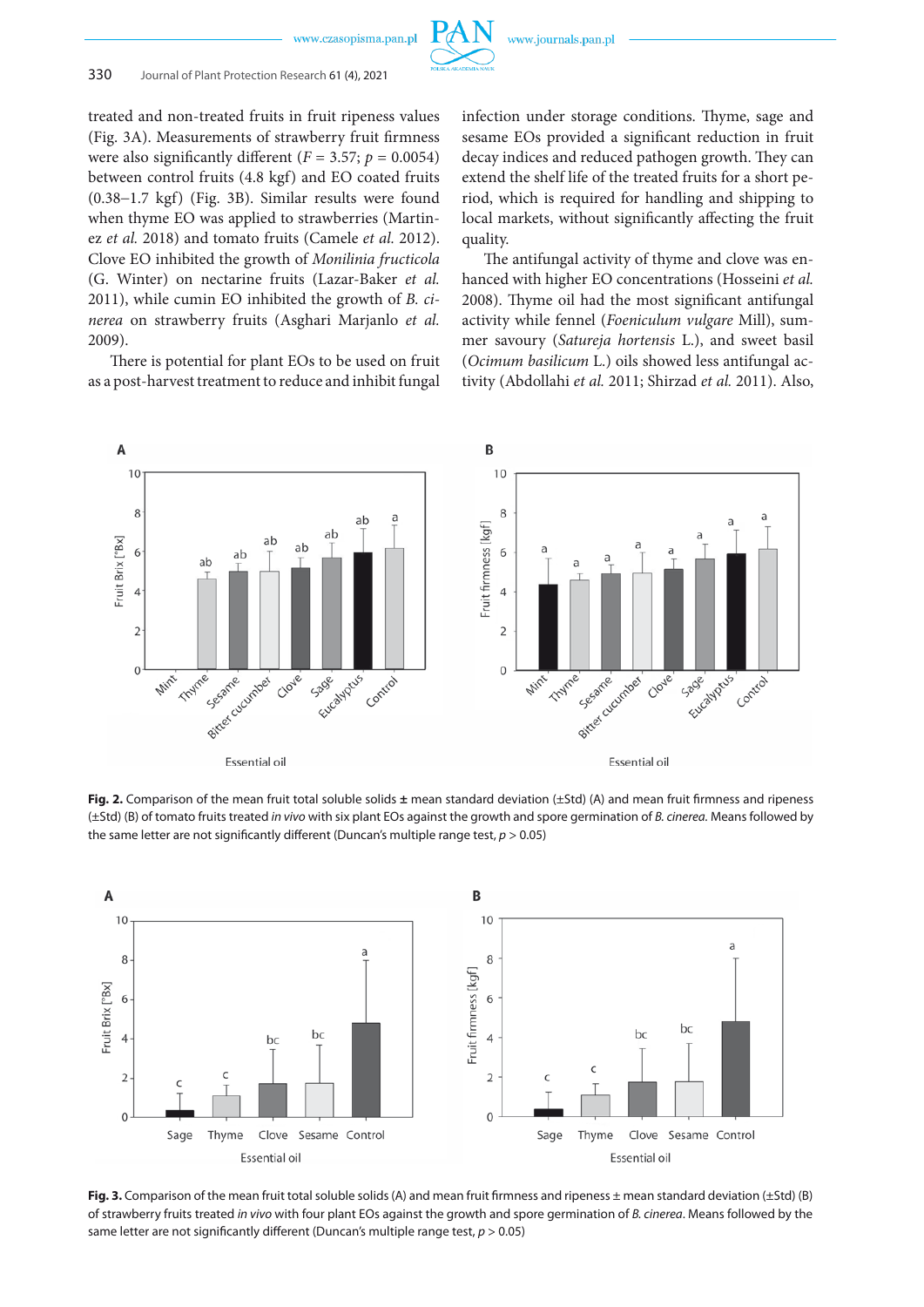thyme EO has a strong aromatic odor as well as antiseptic, antioxidant, antibacterial and antifungal properties (Park 2011). Javed *et al.* (2013) reported that thyme has been used for centuries in folk medicine, food preservation and phytopharmaceutical preparations. The current results indicated that it could extend the shelf life of treated fruits. Future work on these plants must be oriented to identify each essential oil's active components, action mechanism, and phytotoxicity based on the application rates.

### **Gas chromatography-mass spectrometry analysis**

The GC-MS total ion chromatogram (TIC) (Fig. 4) and the chemical composition of the essential oils tested during this study are listed in Table 4. In general, the primary compounds found in sage, clove, mint and thyme were eucalyptol (37%), eugenol (53%), menthol (44%), and terpinene (21%), respectively. Chemical compounds found in rosemary oil were bornanone (18%), eucalyptol (16%), caryophyllene (5%), alpha-terpineol (5%) and endo-borneol (4%). These chemicals have been associated with insect repellant activity (Momen *et al.* 2001), and antifungal activity against *Aspergillus* spp. and other pathogens, including fungi (Baratta *et al.* 1998). The principal compounds in sage oil were eucalyptol (37%), β- and  $\alpha$ - pinene (16 and 5%), caryophyllene (11%), myrcene (6%), and camphor (3%). These compounds were associated with antimicrobial activity against pathogens, such as yeasts, molds and gram-positive bacteria (Chaieb *et al.* 2007; Porte *et al.* 2013; Grzegorczyk-Karolak *et al.* 2019). Terpenoid compounds were found to be effective against insects



**Fig. 4.** The GC-MS total ion chromatogram (TIC) of EO of (A) Thyme, (B) Sage, (C) Sesame, (D) Clove, (E) Rosemary, (F) Bitter cucumber, (G) Eucalyptus, (H) Mint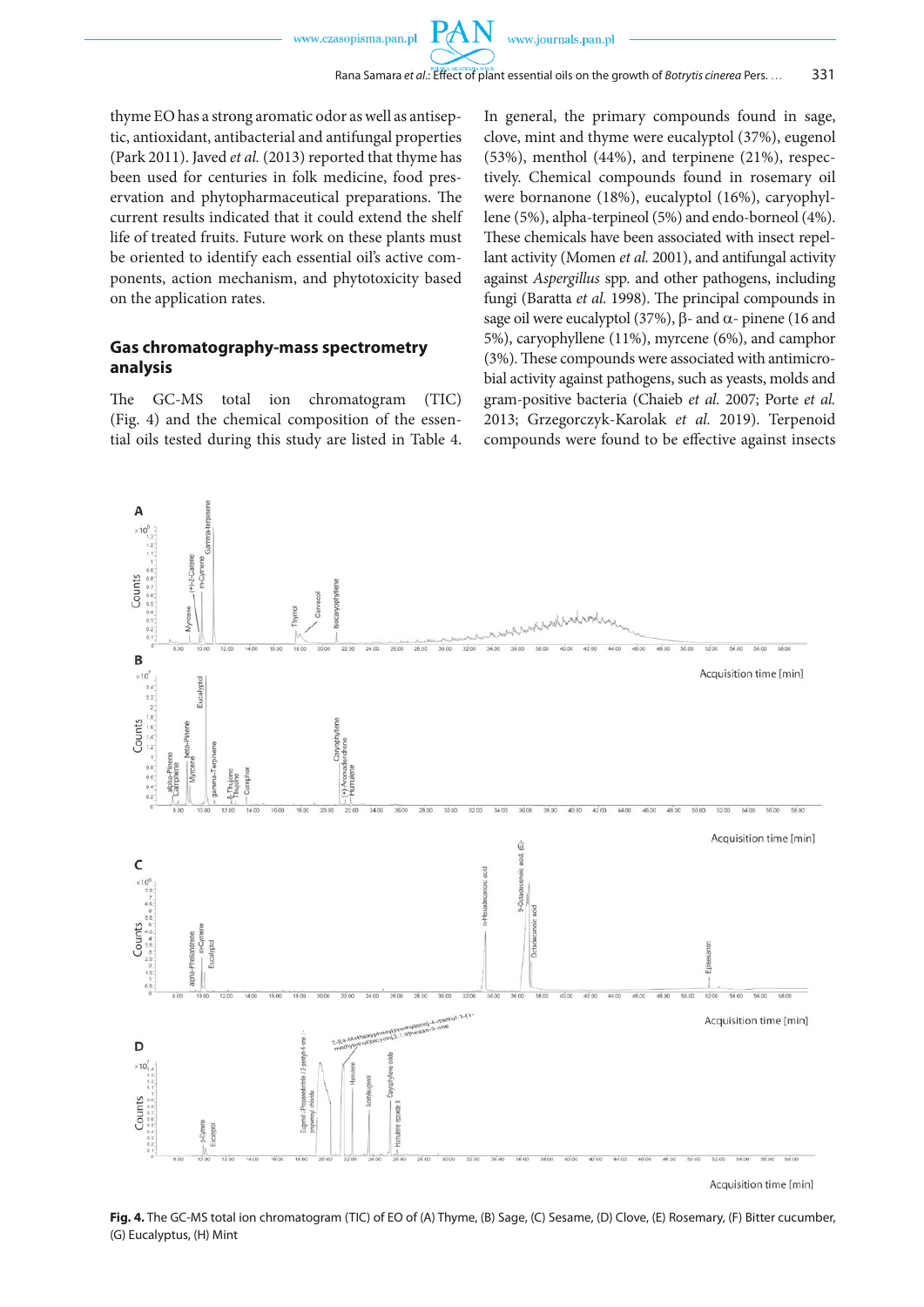

**Fig. 4.** The GC-MS total ion chromatogram (TIC) of EO – *continuation*

and other related microorganisms (Olsen 2000). The major compounds found in mint were menthol (44%), menthone (22%), and iso-menthone and iso-menthol compounds (9 and 6%, respectively). Menthol was reported to inhibit the mycelial growth of several plant diseases tested and showed higher antifungal impact than synthetic fungicides. Both chemicals inhibited seed germination and seedling growth of broadleaf weeds (Kordali *et al.* 2008). It was also observed to cause high mortality against stored insect pests (Rozman *et al.* 2006). The major compounds found in clove were eugenol and acetyl eugenol (53 and 5%, respectively), propenoyl chloride (10%), humulene (7%), and toluene (5%). Eugenol is highly toxic to insects and was reported to have repellant activity (Obeng-Ofori and Reichmuth 1997). Other studies showed that eugenol has antifungal, anti-carcinogenic, anti-allergic, antimutagenic, antioxidant and antimicrobial activities

(Javed *et al.* 2013; Thosar *et al.* 2013; Shah *et al.* 2014; Rajkowska *et al.* 2016). In comparison, eugenol, acetyl eugenol, iso-eugenol and β-caryophyllene were the main chemicals in clove oil from another study (Politeo *et al.* 2010). These phenolic compounds are believed to be responsible for the inhibitory effects of clove oils on tested microbes (Shoaib *et al.* 2014). Many dental pharmaceutical medications contain eugenol due to its reported antimicrobial, antiseptic and antispasmodic activities (Nejad *et al.* 2017). In contrast, the significant chemicals of sage EO are linalool, linalyl acetate, geranyl acetate, (E)-β-ocimene, and caryophyllene oxide (Fraternale *et al.* 2005).

The major compounds found in thyme were carvacrol and thymol; both have anti-inflammatory, antimicrobial, anti-inflammatory, and antioxidant properties (Abu-Lafi *et al.* 2008). Thyme EO was used to enhance growth and productive performance via modification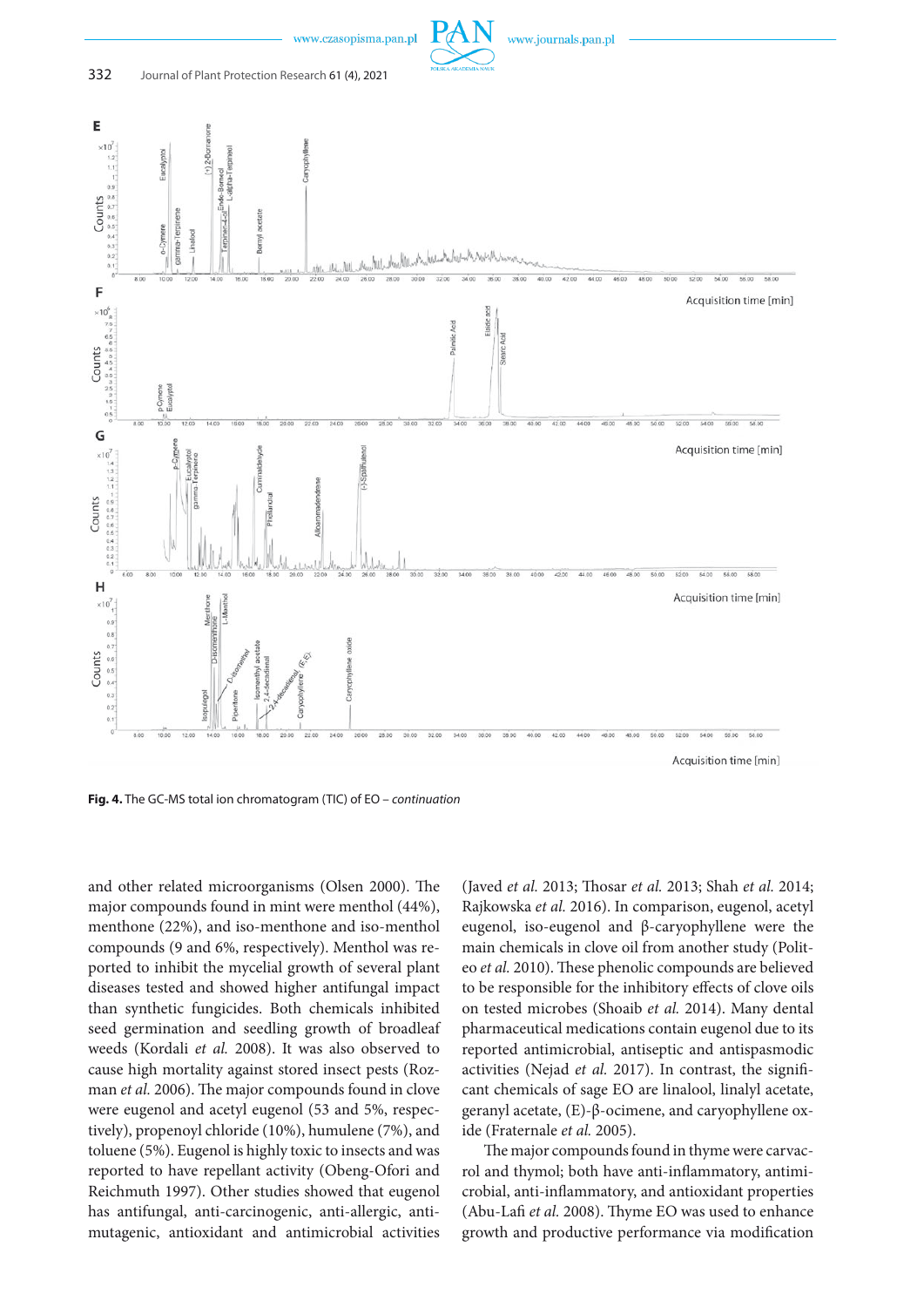

**Table 4**. Major chemical composition, retention time and percentage of essential oil (thyme, sage, sesame, clove, rosemary, bitter cucumber, eucalyptus and mint) obtained with GS-MS analysis

PAN

| Compound name                                                   | $RT^*$ | Thyme      | Compound name                                            | RT             | Sage            |
|-----------------------------------------------------------------|--------|------------|----------------------------------------------------------|----------------|-----------------|
| gamma-Terpinene                                                 | 10.96  | 21%        | Eucalyptol                                               | 10.47          | 37%             |
| m-Cymene                                                        | 10.15  | 11%        | beta-Pinene                                              | 9.15           | 16%             |
| n-Tetracosane                                                   | 42.62  | 11%        | Caryophyllene                                            | 21.17          | 11%             |
| Carvacrol                                                       | 18.09  | 8%         | Myrcene                                                  | 9.17           | 6%              |
| Thymol                                                          | 17.94  | 5%         | alpha-Pinene                                             | 7.68           | 5%              |
| Isocaryophyllene                                                | 21.16  | 2%         | Camphor                                                  | 13.59          | 3%              |
| $(+)$ -2-Carene                                                 | 9.81   | 2%         | Humulene                                                 | 22.09          | 3%              |
| Heptacosane                                                     | 40.86  | 2%         | Camphene                                                 | 8.13           | 2%              |
| Myrcene                                                         | 9.12   | 2%         | gamma-Terpinene                                          | 10.92          | 2%              |
| Hexadecane                                                      | 41.19  | 2%         | Aromadendrene                                            | 21.67          | 2%              |
| Compound name                                                   | RT     | Sesame     | Compound name                                            | RT             | Clove           |
| 9-Octadecenoic acid, (E)-                                       | 37.02  | 56%        | Eugenol                                                  | 19.37          | 53%             |
| n-Hexadecanoic acid                                             | 33.47  | 26%        | 2-Propenoyl chloride                                     | 20.16          | 10%             |
| m-Cymene                                                        | 10.07  | 5%         | Humulene                                                 | 22.16          | 7%              |
| Octadecanoic acid                                               | 37.21  | 3%         | Toluene                                                  | 21.46          | 5%              |
| Eucalyptol                                                      | 10.29  | 2%         | Acetyleugenol                                            | 23.59          | 5%              |
| p-Cymene                                                        | 10.18  | 2%         | Propanedinitrile                                         | 19.73          | 5%              |
| Episesamin                                                      | 51.90  | 2%         | Caryophyllene oxide                                      | 25.07          | 3%              |
| 3-Amino-4-piperonyl-5-pyrazolone                                | 52.71  | 0.4%       | Dimethylethylborane                                      | 21.95          | 3%              |
| D-Alanine, N-(2,5-ditrifluoro-methyl-benzoyl)-,<br>heptyl ester | 37.20  | 0.4%       | 2-Pentyn-4-one                                           | 20.14          | 1%              |
| alpha-phellandrene                                              | 9.54   | 0.4%       | p-Cymene                                                 | 10.20          | $1\%$           |
|                                                                 |        |            |                                                          |                |                 |
| Compound name                                                   | RT     | Rosemary   | Compound name                                            | RT             | Bitter cucumber |
| $(+)$ -2-Bornanone                                              | 14.03  | 18%        | Elaidic acid                                             | 37.23          | 46%             |
| Eucalyptol                                                      | 10.47  | 16%        | Palmitic acid                                            | 33.42          | 31%             |
| Caryophyllene                                                   | 21.17  | 5%         | Stearic acid                                             | 37.31          | 10%             |
| L-.alpha.-Terpineol                                             | 15.14  | 5%         | Lumiflavine                                              | 33.55          | 5%              |
| Endo-Borneol                                                    | 14.47  | 4%         | 2-Ethylimidazole                                         | 37.29          | 2%              |
| Propane, 2-nitro-                                               | 10.63  | 3%         | p-Cymene                                                 | 10.20          | 1%              |
| o-Cymene                                                        | 10.25  | $1\%$      | Eucalyptol                                               | 10.47          | 1%              |
| Linalool                                                        | 12.20  | 1%         | Bi-1-cyclohexen-1-yl,<br>3,3,3',3',5,5,5',5'-octamethyl- | 54.54          | 1%              |
| 4-Chlorobutyric acid, 4-isopropylphenyl ester                   | 10.00  | 1%         | trans, trans-2, 4-Decadienal                             | 18.08          | 0.3%            |
| Terpinen-4-ol                                                   | 14.64  | 1%         | Squalene                                                 | 47.27          | 0.3%            |
| Compound name                                                   | RT     | Eucalyptus | Compound name                                            | $R\mathcal{T}$ | Mint            |
| p-Cymene                                                        | 10.30  | 26%        | L-Menthol                                                | 14.68          | 44%             |
| Spathulenol                                                     | 25.40  | 12%        | Menthone                                                 | 13.93          | 22%             |
| Cuminaldehyde                                                   | 16.61  | 6%         | D-isomenthone                                            | 14.17          | 9%              |
| Phellandral                                                     | 17.60  | 5%         | D-isomenthol                                             | 14.32          | 6%              |
| alpha-Phellandrene                                              | 9.64   | 3%         | Caryophyllene oxide                                      | 25.17          | 4%              |
| Alloaromadendrene                                               | 22.31  | 3%         | 2,4-Decadienal                                           | 18.41          | 3%              |
| Cryptone                                                        | 15.17  | 3%         | Isomenthyl acetate                                       | 17.61          | 3%              |
| gamma-Terpinene                                                 | 11.36  | 3%         | 2,4-Decadienal, (E,E)-                                   | 17.74          | 1%              |
| Linalol                                                         | 12.49  | 2%         | Caryophyllene                                            | 21.15          | 1%              |

\*retention time − the time taken for a solute to pass through a chromatography column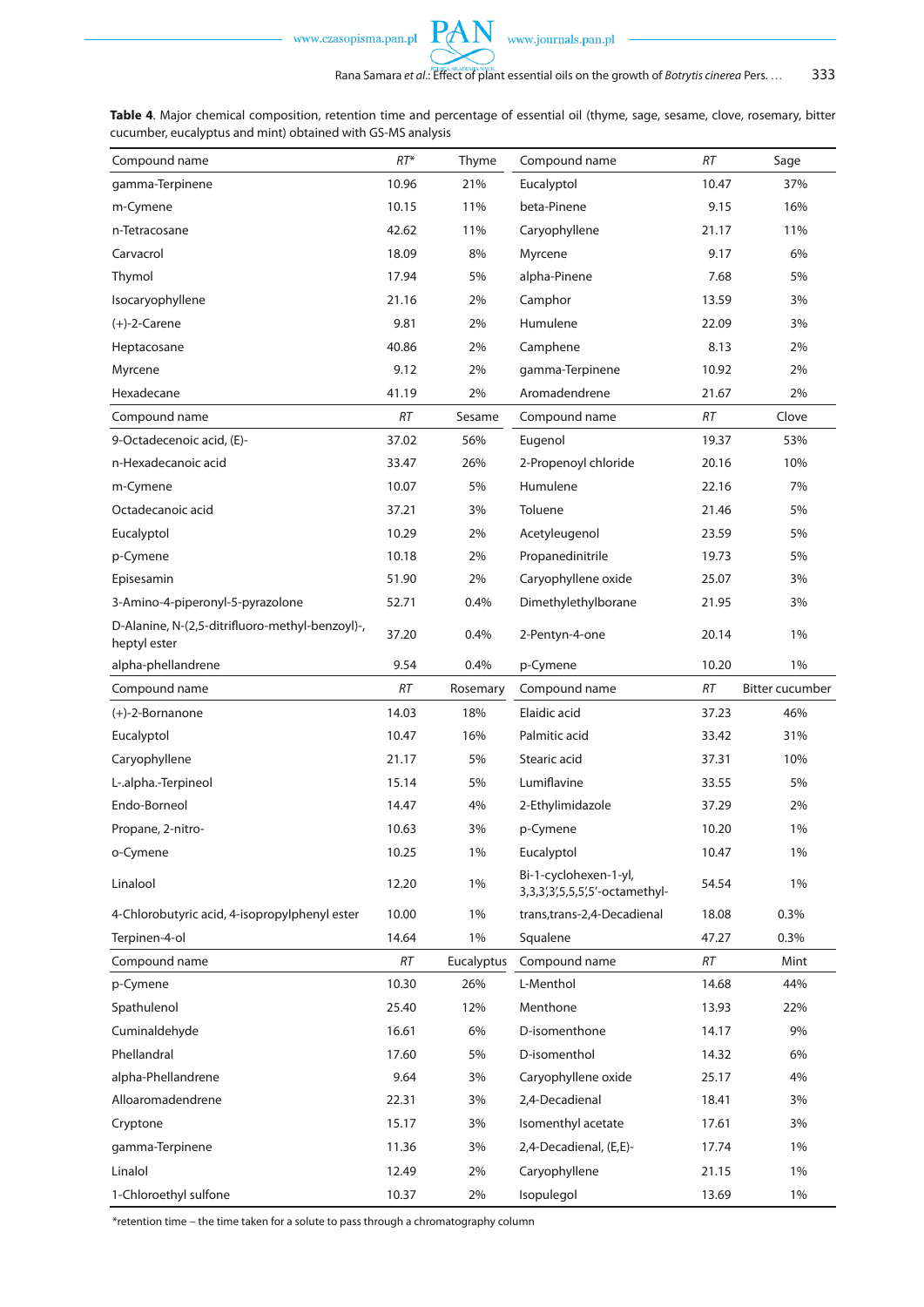

and activation of gastrointestinal tract structures and functions, as well as inhibiting and preventing cancer (Alagawany *et al.* 2015). It was also found to have insecticidal and acaricidal activities (Chaieb *et al.* 2007). Phenolic compounds identified in this study have been associated with potent antioxidant and anti-inflammatory activities (Park 2011). Among them, the primary chemical compounds in plant EOs include sterols, flavonoids, terpenoids, coumarins, caffeoylquinic acids, and acetylenes, which support their potential use in the control of pests and diseases as well as in food and pharmaceutical industries (Bora and Sharma 2011).

# **Conclusions**

*In vitro* tests showed that clove inhibited 100% of the mycelium growth of *B. cinerea*, *P. digitatum* and *P. italicum*, while sage inhibited 50% of the growth of the first two tested pathogens. At the same time, some other EOs delayed fruit decay and fruit quality index values. Chemical analysis showed that EO constituents fall into different chemical classes, including sterols, caffeoylquinic acids, flavonoids, terpenoids, coumarins, and acetylenes. Results showed that EO treatments could be used as natural fungicides and could potentially extend the shelf life of tomato and strawberry fruits during storage. Palestinian flora could play an even more critical economic role and be used for medicinal and research purposes.

#### **Acknowledgements**

The scientific work was supported by the Zamala Fellowship Program 2017/2018 sponsored by the Bank of Palestine and Welfare Association. Part of this research was also supported by the Palestine Technical University-Kadoorie (PTUK). The authors thank many capable students for their assistance in the fieldwork, and laboratory technicians for their technical assistance, support and culture maintenance. Special thanks go to Palsame<sup>®</sup> essential oils Company for providing essential oil samples for this study.

#### **References**

- Abdollahi A., Hassani A., Ghosta Y., Meshkatalsadat M.H., Shabani R. 2011. Screening of antifungal properties of essential oils extracted from sweet basil, fennel, summer savory and thyme against post-harvest phytopathogenic fungi. Journal of Food Safety 31: 350−356. DOI: https://doi.org/10.1111/ j.1745-4565.2011.00306.x
- Abu-Darwish M.S., Efferth T. 2018. Medicinal plants from near east for cancer therapy. Frontiers in Pharmacology 9: 56. DOI: https://doi.org/10.3389/fphar.2018.00056

Abu-Lafi S., Odeh I., Dewik H., Qabajah M., Hanuš L.O., Dembitsky V.M. 2008. Thymol and carvacrol production from leaves of wild Palestinian *Majorana syriaca*. Bioresource Technology 99: 3914−3918. DOI: https://doi.org/10.1016/j. biortech.2007.07.042

www.journals.pan.pl

- Alagawany M., El-Hack M.A., Farag M.R., Tiwari R., Dhama K. 2015. Biological effects and modes of action of carvacrol in animal and poultry production and health-a review. Advances in Animal and Veterinary Sciences 3: 73−84. DOI: https://doi.org/10.14737/journal.aavs/2015/3.2s.73.84
- Al-Reza S.M., Yoon J.I., Kim H.J., Kim J.S., Kang S.C. 2010. Anti-inflammatory activity of seed essential oil from *Zizyphus jujuba*. Food Chemistry Toxicology 48: 639−643. DOI: https://doi.org/10.1016/j.fct.2009.11.045
- Al-Zubairi A., Al-Mamary M., Al-Ghasani E. 2017. The antibacterial, antifungal, and antioxidant activities of essential oil from different aromatic plants. Global Advanced Research Journal of Medicine and Medical Sciences 6: 224−233.
- Asghari Marjanlo A., Mostofi Y., Shoeibi S., Fattahi M. 2009. Effect of cumin essential oil on post-harvest decay and some quality factors of strawberry. Journal of Medicinal Plants 3: 25−43.
- Baratta M.T., Dorman H.D., Deans S.G., Biondi D.M., Ruberto G. 1998. Chemical composition, antimicrobial and antioxidative activity of laurel, sage, rosemary, oregano and coriander essential oils. Journal of Essential Oil Research 10: 618−627. DOI: https://doi.org/10.1080/10412905.1998. 9700989
- Bhalodia N.R., Shukla V.J. 2011. Antibacterial and antifungal activities from leaf extracts of *Cassia fistula* L., an ethnomedicinal plant. Journal of Advanced Pharmaceutical Technology & Research 2: 104. DOI: https://doi.org/10.4103/2231- 4040.82956
- Boubaker H., Karim H., El Hamdaoui A., Msanda F., Leach D., Bombarda I., Vanloot P., Abbad A., Boudyach E.H., Ait Ben Aoumar A. 2016. Chemical characterization and antifungal activities of four *Thymus* species essential oils against post-harvest fungal pathogens of citrus. Industrial Crops and Products 86: 95−101. DOI: https://doi.org/10.1016/j. indcrop.2016.03.036
- Bora K.S., Sharma A. 2011. The genus *Artemisia*: a comprehensive review. Pharmaceutical Biology 49: 101−109. DOI: https://doi.org/10.3109/13880209.2010.497815
- Camele I., Altieri L., De Martino L., De Feo V., Mancini E., Rana G.L. 2012. *In vitro* control of post-harvest fruit rot fungi by some plant essential oil components. International Journal of Molecular Sciences 13: 2290–2300. DOI: https:// doi.org/10.3390/ijms13022290
- Chaieb K., Hajlaoui H., Zmantar T., Kahla Nakbi A.B., Rouabhia M., Mahdouani K., Bakhrouf A. 2007. The chemical composition and biological activity of clove essential oil, *Eugenia caryophyllata* (*Syzigium aromaticum* L. Myrtaceae): a short review. Phytotherapy Research 21: 501−506. DOI: https://doi.org/10.1002/ptr.2124
- Crisosto C.H., Smilanick J.L., Dokoozlian N.K., Luvisi D.A. 1994. Maintaining table grape post-harvest quality for long distant markets. p. 195−199. In*:* Proceedings of the International Symposium on Table Grape Production. American Society for Enology and Viticulture, ASEV, June 28–29. Anaheim, CA, USA.
- Fraternale D., Giamperi L., Bucchini A., Ricci D., Epifano F., Genovese S., Curini M. 2005. Composition and antifungal activity of essential oil of *Salvia sclarea* from Italy. Chemistry of Natural Compounds 41: 604−606. DOI: https://doi. org/10.1007/s10600-005-0221-9
- Gilchrist-Saavedra L. 1997. Practical guide to the identification of selected diseases of wheat and barley. CIMMYT.
- Grzegorczyk-Karolak I., Kuźma Ł., Lisiecki P., Kiss A. 2019. Accumulation of phenolic compounds in different in vitro cultures of *Salvia viridis* L. and their antioxidant and an-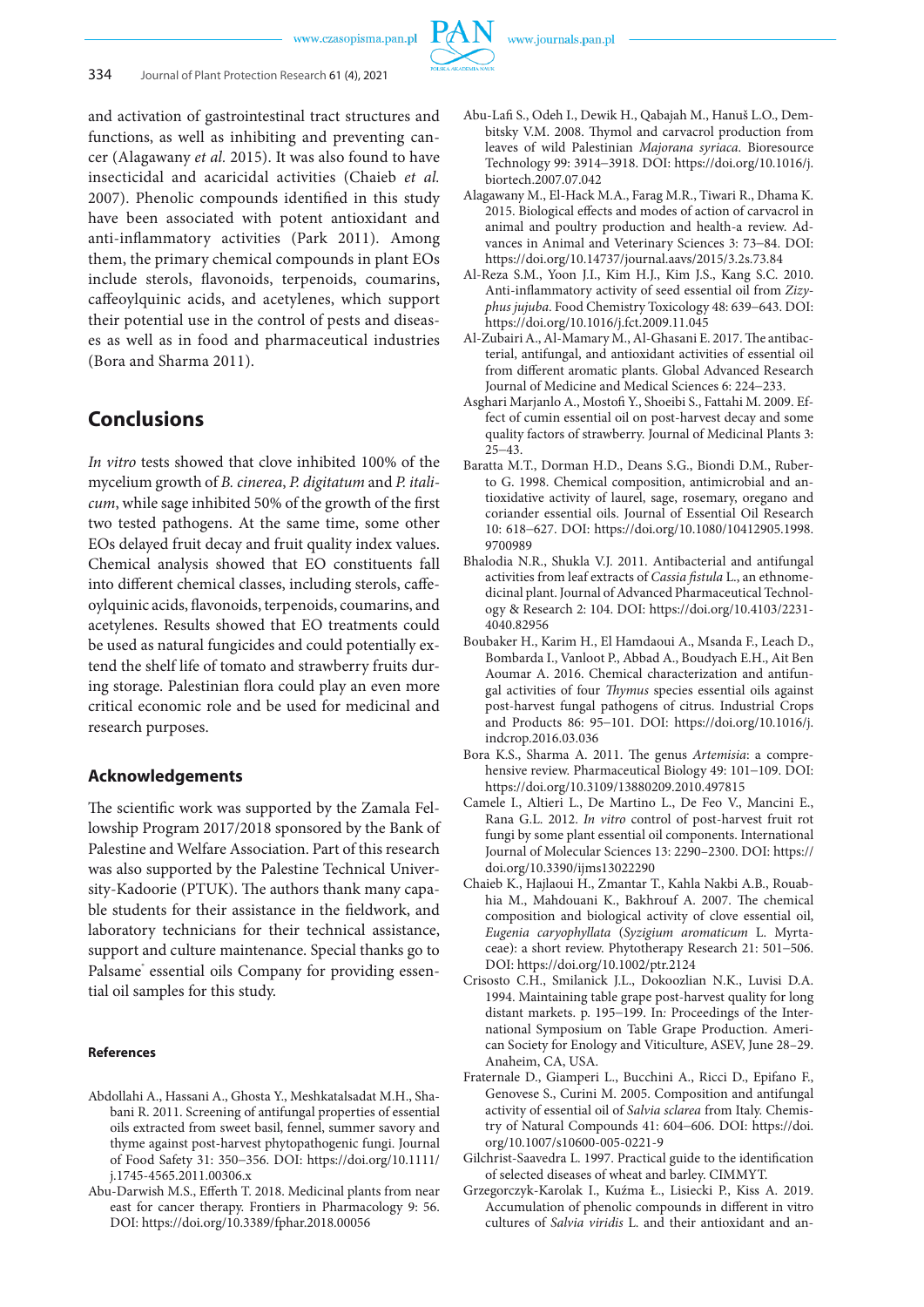timicrobial potential. Phytochemistry Letters 30: 324−332. DOI: https://doi.org/10.1016/j.phytol.2019.02.016

- Hamini-Kadar N., Hamdane F., Boutoutaou R., Kihal M., Henni J.E. 2014. Antifungal activity of clove (*Syzygium aromaticum* L.) essential oil against phytopathogenic fungi of tomato (*Solanum lycopersicum* L.) in Algeria. Journal of Experimental Biology and Agricultural Sciences 2: 447−454.
- Hosseini M.H., Razavi S.H., Mousavi S.M.A., Yasaghi S.A.S., Hasansaraei A.G. 2008. Improving antibacterial activity of edible films based on chitosan by incorporating thyme and clove essential oils and EDTA. Journal of Applied Sciences 8: DOI: https://doi.org/2895−2900.10.3923/jas. 2008.2895.2900
- Javed H., Erum S., Tabassum S., Ameen F. 2013. An overview on medicinal importance of *Thymus vulgaris*. Journal of Asian Scientific Research 3: 974.
- Jaradat N.A., Zaid A.N., Al-Ramahi R., Alqub M.A., Hussein F., Hamdan Z., Mustafa M., Qneibi M., Ali I. 2017. Ethnopharmacological survey of medicinal plants practiced by traditional healers and herbalists for treatment of some urological diseases in the West Bank/Palestine. BMC Complementary Medicine and Therapies 17: 255. DOI: https:// doi.org/10.1186/s12906-017-1758-4
- Kordali S., Cakir A., Ozer H., Cakmakci R., Kesdek M., Mete E. 2008. Antifungal, phytotoxic and insecticidal properties of essential oil isolated from Turkish *Origanum acutidens* and its three components, carvacrol, thymol and p-cymene. Bioresource Technology 99: 8788−8795. DOI: https://doi. org/10.1016/j.biortech.2008.04.048
- Lazar-Baker E., Hetherington S., Ku V., Newman S. 2011. Evaluation of commercial essential oil samples on the growth of post-harvest pathogen *Monilinia fructicola* (G. Winter) Honey. Letters in Applied Microbiology 52: 227−232. DOI: https://doi.org/10.1111/j.1472-765X.2010.02996.x
- Martinez K., Ortiz M., Albis A., Gilma Gutiérrez Castañeda C., Valencia M.E., Grande Tovar C.D. 2018. The effect of edible chitosan coatings incorporated with *Thymus capitatus* essential oil on the shelf-life of strawberry (*Fragaria* × *ananassa*) during cold storage. Biomolecules 8: 155. DOI: https:// doi.org/10.3390/biom8040155
- Matusinsky P., Zouhar M., Pavela R., Novy P. 2015. Antifungal effect of five essential oils against important pathogenic fungi of cereals. Industrial Crops and Products 67: 208−215. DOI: https://doi.org/10.1016/j.indcrop.2015.01.022
- Militello M., Settanni L., Aleo A., Mammina C., Moschetti G., Giammanco G.M., Blàzquez M.A., Carrubba A. 2011. Chemical composition and antibacterial potential of *Artemisia arborescens* L. essential oil. Current Microbiology 62: 1274−1281. DOI: https://doi.org/10.1007/s00284-010- 9855-3
- Momen F.M., Amer S.A.A., Refaat A.M. 2001. Repellent and oviposition-deterring activity of rosemary and sweet marjoram on the spider mites *Tetranychus urticae* and *Eutetranychus orientalis* (Acari: Tetranychidae). Acta Phytopathologica et Entomologica Hungarica 36: 155−164. DOI: https:// doi.org/10.1556/aphyt.36.2001.1-2.18
- Mossa A.T.H. 2016. Green pesticides: Essential oils as biopesticides in insect-pest management. Journal of Environmental Science and Technology 9: 354. DOI: https://doi:10.3923/ jest.2016.354.378
- Mothana R.A., Al-Said M.S., Al-Yahya M.A., Al-Rehaily A.J., Khaled J.M. 2013. GC and GC/MS analysis of essential oil composition of the endemic soqotraen *Leucas virgata* Balf.f. and its antimicrobial and antioxidant activities. International Journal of Molecular Sciences 14: 23129−23139. DOI: https://doi.org/10.3390/ijms141123129
- Moura Martins C., de Morais S.A., Martins M.M., Cunha L.C., da Silva C.V., Teixeira T.L., Santiago M.B., de Aquino F.J., Nascimento E.A., Chang R., Martins C.H. 2020. Antifungal and cytotoxicity activities and new proanthocyanidins isolated from the barks of *Inga laurina* (Sw.) Willd. Phytoche-

mistry Letters 40: 109−120. DOI: https://doi.org/10.1016/j. phytol.2020.10.001

- Nejad S.M., Ozgunes H., Basaran N. 2017. Pharmacological and toxicological properties of eugenol. Turkish Journal of Pharmaceutical Sciences 14: 201−206. DOI: 10.4274/tjps.62207
- Obeng-Ofori D., Reichmuth C.H. 1997. Bioactivity of eugenol, a major component of essential oil of *Ocimum suave* (Wild.) against four species of stored-product Coleoptera. International Journal of Pest Management 43: 89−94. DOI: https:// doi.org/10.1080/096708797229040
- Olsen R.W. 2000. Absinthe and gamma-aminobutyric acid receptors. p. 4417−4418. In: Proceedings of the National Academy of Sciences of the United States of America, 97. DOI: https://doi.org/10.1073/pnas.97.9.4417
- Park J.B. 2011. Identification and quantification of a major antioxidant and anti-inflammatory phenolic compound found in basil, lemon thyme, mint, oregano, rosemary, sage, and thyme. International Journal of Food Sciences and Nutrition 62: 577−584. DOI: https://doi.org/10.3109/09637486.2 011.562882
- Phillips C.A., Laird K., Allen S.C. 2012. The use of Citri-V™® An antimicrobial citrus essential oil vapour for the control of *Penicillium chrysogenum*, *Aspergillus niger* and *Alternaria alternata in vitro* and on food. Food Research International 47: 310−314. DOI: https://doi.org/10.1016/j. foodres.2011.07.035
- Pinto E., Vale-Silva L., Cavaleiro C., Salgueiro L. 2009. Antifungal activity of the clove essential oil from *Syzygium aromaticum* on Candida, *Aspergillus* and dermatophyte species. Journal of Medical Microbiology 58: 1454–1462. DOI: https://doi.org/10.1099/jmm.0.010538-0
- Politeo O., Carev I., Burčul F., Jukić M., Ajduković P., Tadijana V., Miloš M. 2010. Screening of anti-acetylcholineesterase and antioxidant activity of extracts from selected Croatian plants. In: Proceedings of the 10th Congress of the Croatian Society of Biochemistry and Molecular Biology, 15−18 September 2010, Opatija, Hrvatska, Croatia.
- Porte A., Godoy R.L.O., Maia-Porte L.H. 2013. Chemical composition of sage (*Salvia officinalis* L.) essential oil from the Rio de Janeiro State (Brazil). Revista Brasileira de Plantas Medicinais 15: 438−441. DOI: https://doi.org/10.1590/ S1516-05722013000300018
- Rajkowska K., Nowak A., Kunicka-Styczyńska A., Siadura A. 2016. Biological effects of various chemically characterized essential oils: Investigation of the mode of action against *Candida albicans* and HeLa cells. RSC Advances 6: 97199−97207. DOI: https://doi.org/10.1039/C6RA21108A
- Rozman V., Kalinović I., Liška A. 2006. Bioactivity of 1,8-cineole, camphor and carvacrol against rusty grain beetle (*Chryptolestes ferrugineus* Steph.) on stored wheat. In: Proceeding of the 9th International Working Conference on Stored Product Protection, 15−18 October 2006, Abrapos, Passo Fundo, Brazil.
- Sabbobeh R., Hejaz H., Jahajha A., Al-Akhras S., Al-Jaas H., Abu-Lafi S. 2016. Antioxidant an antimicrobial activities of the leaf extract of *Salvia palaestina*. Journal of Applied Pharmaceutical Science 6: 76. DOI: https://doi: 10.7324/ JAPS.2016.600113
- Samara R., Hunter D.M., Stobbs L.W., Greig N., Lowery D.T., Delury N.C. 2017. Impact of *Plum Pox Virus* (PPV-D) infection on peach tree growth, productivity and bud cold hardiness. Canadian Journal of Plant Pathology 39: 218−228. DOI: https://doi.org/10.1080/07060661.2017.1336489
- SAS Institute, 1998. SAS Users Guide, Statistics. Version 2. SAS Institute, Cary, NC.
- Shah A., Jani M., Shah H., Chaudhary N., Shah A. 2014. Antimicrobial effect of Clove oil (Laung) extract on *Enterococcus faecalis*. Journal of Advanced Oral Research 5: 36−38. DOI: https://doi.org/10.1177/2229411220140307
- Shirzad H., Hassani A., Ghosta Y., Abdollahi A., Finidokht R., Meshkatalsadat M. 2011. Assessment of the antifungal activ-